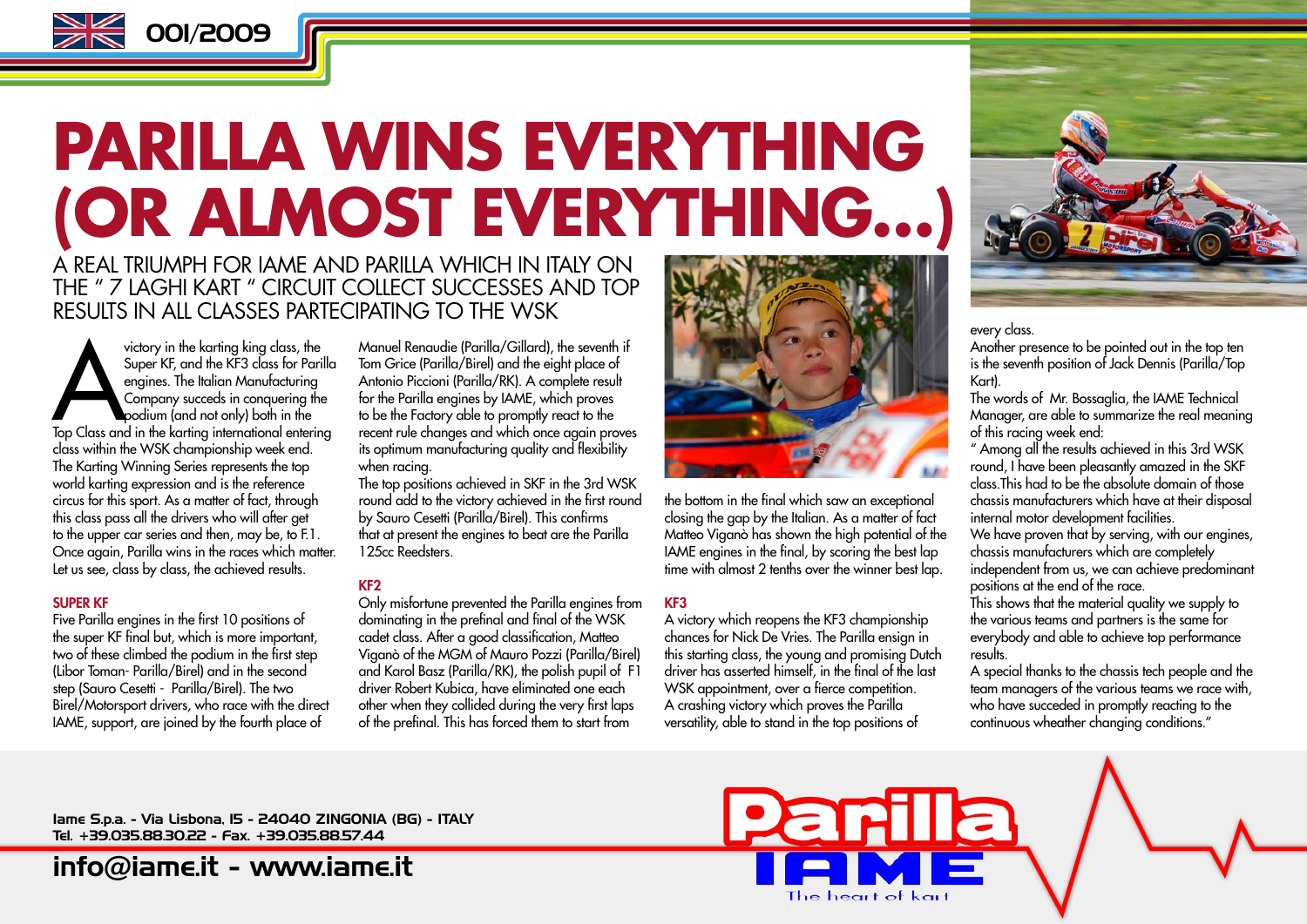## **PARILLA VINCE TUTTO (O QUASI)** GIORNATA TRIONFALE PER IAME E I MOTORI PARILLA

CHE IN ITALIA SU CIRCUITO "7 LAGHI KART", RACCOLGONO SUCCESSI E OTTIMI RISULTATI IN TUTTE LE CATEGORIE PARTECIPANTI AL WSK

Mitoria nella categoria regina del<br>
karting, la Super KF, e nella classe<br>
KF3 per i motori Parilla. La Casa<br>
costruttrice italiana è riuscita a<br>
conquistare il primo gradino del podio<br>
(e non solo) sia nella classe di vert  $\blacksquare$ ittoria nella categoria regina del karting, la Super KF, e nella classe KF3 per i motori Parilla. La Casa costruttrice italiana è riuscita a conquistare il primo gradino del podio di accesso al karting internazionale, all'interno del weekend di gare del campionato WSK. La Winning Series Karting, infatti, rappresenta la massima espressione del karting mondiale, è il circus di riferimento di questo sport. Da qui passano, infatti, i piloti che poi approderanno alle serie automobilistiche addestrative e poi un giorno, chissà, alla F1. Ancora un volta, quindi, Parilla in luce nelle gare che contano. Andiamo a vedere, categoria per categoria, i risultati ottenuti.

#### SUPER KF

Sono ben cinque i motori Parilla nei primi dieci posti della finale della Super KF. Ma quel che più conta è che due di questi siano saliti addirittura sul podio andando a occupare il primo (Libor Toman

- Parilla/Birel) e il secondo gradino (Sauro Cesetti - Parilla/Birel). Ai due piloti Birel Motorsport che corrono con il supporto diretto di Iame, si uniscono poi il quarto posto di Manuel Renaudie (Parilla/Gillard), il settimo di Tom Grice (Parilla/ Birel) e l'ottavo di Antonio Piccioni (Parilla/RK). Un risultato a tutto tondo, quindi, per i motori Parilla di Casa Iame che dimostra di essere la factory in grado di reagire in maniera più pronta ai recenti cambiamenti di regolamento dimostrando ottime qualità di costruttore ma anche grande versatilità e flessibilità nell'operare sui campi di gara. Gli ottimi piazzamenti ottenenti in SKF nel 3° round del WSK vanno a sommarsi alla vittoria ottenuta nella prima gara di campionato a opera di Sauro Cesetti (Parilla/Birel). Questo conferma che al momento i motori da battere sono proprio i Parilla Reedster 125cc.

#### KF2

Solo la sfortuna ha impedito ai motori Parilla di dominare prefinale e finale della classe cadetta



del WSK. Dopo una buona fase di qualificazione, Matteo Viganò del team MGM di Mauro Pozzi (Parilla/Birel) e il polacco pupillo del pilota di F1 Robert Kubica, Karol Basz (Parilla/RK), si sono auto eliminati in un contatto di gara avvenuto proprio nei primissimi giri della prefinale. Questo li ha costretti a ripartire dal fondo in occasione della finale che ha visto una grandissima rimonta dell'italiano. A dimostrazione comunque del potenziale del materiale Iame, Matteo Viganò, proprio in finale, ha fatto segnare il miglior giro di gara, rifilando quasi 2 decimi al best lap del vincitore della finale.

#### KF3

Una vittoria che riapre il campionato della KF3 per Nyck de Vries, l'alfiere della Parilla nella categoria d'accesso alle gare internazionali. Il giovane e promettente pilota olandese ha saputo imporsi nella finale dell'ultimo appuntamento del WSK sulla concorrenza più agguerrita. Una vittoria schiacciante che dimostra la versatilità del Reedster, capace di ben figurare nelle zone di vertice della classifica in ogni categoria. Altra

<u>Parilla</u>

The heart of kart



presenza nella Top 10 da segnalare è quella in settima piazza, ottenuta da Jack Dennis (Parilla/Top Kart). Ed è nelle parole dell'Ingegner Andrea Bossaglia, direttore tecnico di Iame, che è racchiuso il significato di questo weekend di gare: "Tra tutti i risultati ottenuti in questo terzo round del WSK, mi ha piacevolmente stupito soprattutto la SKF. Non dimentichiamo che questa Categoria e' stata richiesta in modo particolare da alcuni Costruttori, che sono contemporaneamente costruttori di telai, di motori, e Team Manager. Sarebbe stato dunque logico aspettarsi il loro predominio. Sono stato invece particolarmente felice nel constatare che i nostri motori, forniti ai Clienti tramite la nostra rete commerciale, oppure forniti dal nostro Racing Department ai grandi Team che equipaggiamo, si sono dimostrati determinanti per il conseguimento delle prestazioni di rilievo dimostrate dalle classifiche. Non puo' mancare un mio personale ringraziamento a tutti i nostri Collaboratori che a vario titolo hanno reso possibile questo splendido risultato. Oltre ai piloti, il nostro plauso ed il nostro ringraziamento vanno indirizzati ai tecnici telaisti e ai Team Manager delle varie Squadre con le quali collaboriamo, che hanno saputo reagire in maniera sempre ottimale ai continui ed improvvisi mutamenti delle condizioni meteorologiche".

Iame S.p.a. - Via Lisbona, 15 - 24040 ZINGONIA (BG) - ITALY Tel. +39.035.88.30.22 - Fax. +39.035.88.57.44

info@iame.it - www.iame.it